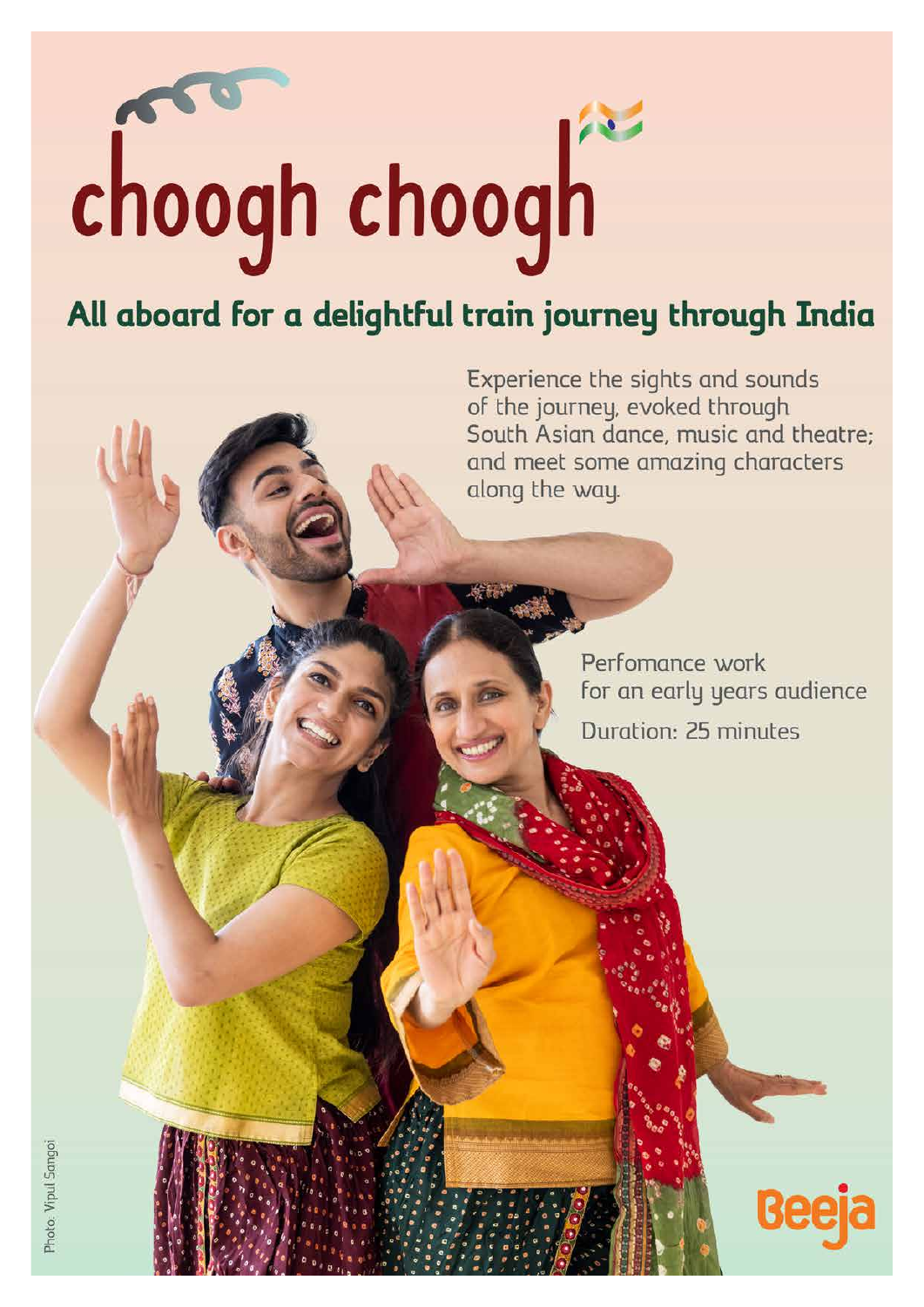# choogh choogh

**choogh choogh** is a performance work inspired by the joy of travelling through India on a train. It combines classical Indian dance with contemporary movement, theatre and play, sharing with audiences a world full of colour, invention and flow. The journey starts with the audience getting a special **choogh choogh** ticket. Three artists weave a traveling tapestry with three scarves, morphing from one scene to the next as the sights, sounds and smells whiz by. The sound scape is rich with the sounds of the train, hawkers, festivals, musicians, ambient sounds of rivers, jungles and cities. The artists sing songs which are specially written for children – *Chai Chai, Coffee Coffee* and *Kites Kites everywhere*. They interact with the audience, engaging their imagination. Scarves become steam, railway tracks, turbans, train windows, camels, elephants and so much more. It is a journey where audience experience world inside the train, through the train and outside it. Along the way the tickets get checked, imaginary food is sold and shared, among other interactions. This show is an exploration of just how much we can see and imagine, together, as the train chooghs chooghs on.

The work includes a post performance interactive session with the audience. It can take form of becoming the train, using the scarves to become tunnels and wind, making animals with hand gestures or trying out turbans and the tying of sarees.

As a joyful, authentic affirmation of Indian culture it will give early years children a glimpse of India and a chance to share in one of the major cultures of the UK.

The work is a **Beeja** presentation. It is conceptualised by Anusha Subramanyam and Vipul Sangoi.



The duration of the work is 25 minutes.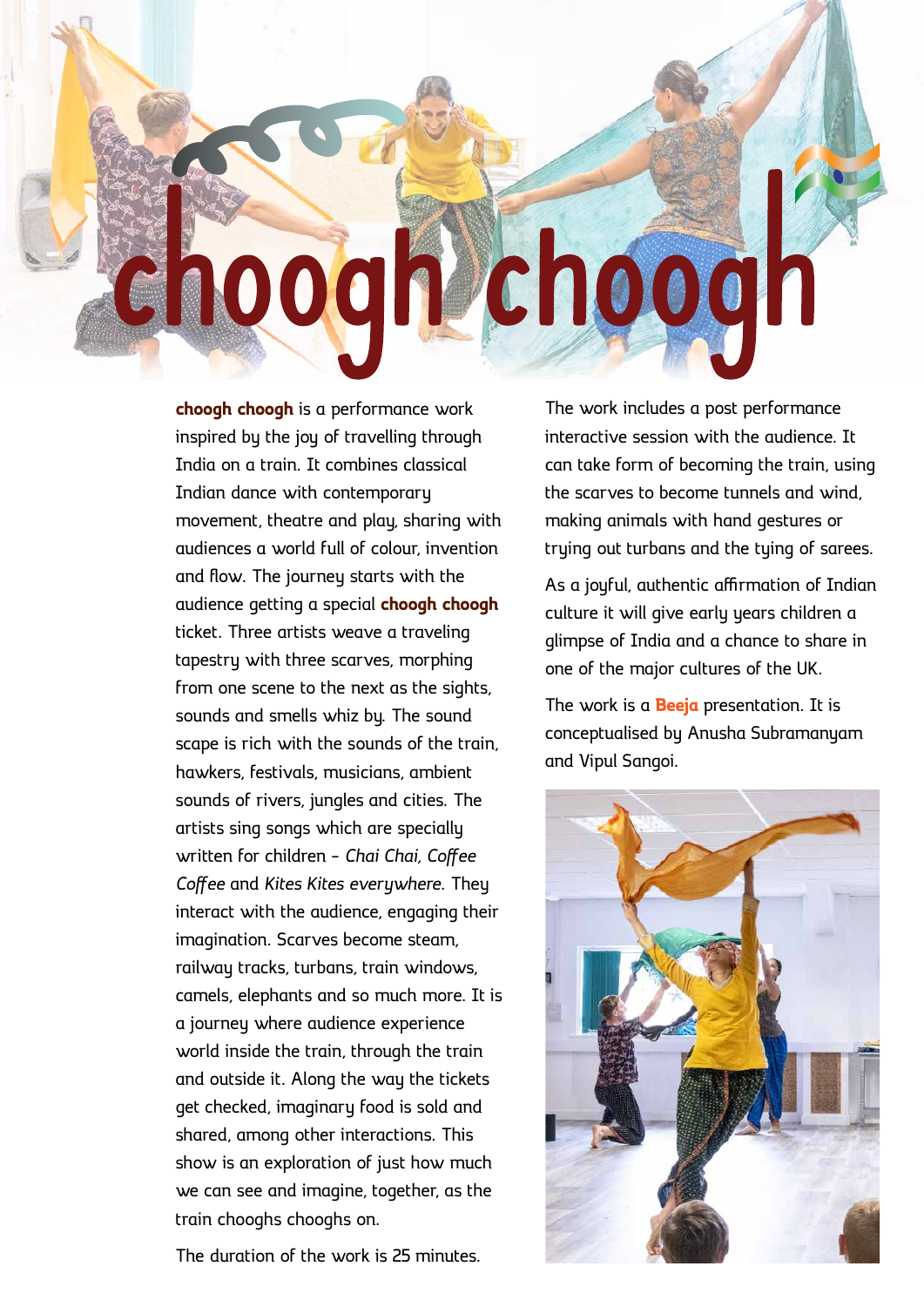





Since the work was created during the pandemic, it was choreographed to be performed outdoors as well as for indoor settings. The work was toured in Somerset, Surrey, Derby by Take Art and Enfield for 25 shows in 2021.

The feedback and the reviews of the work have been very extremely positive. South East Dance commissioned The Motion Dance Collective to make a film of the work with live audience. The work was videoed during a live performance with audience at Stanley Arts in South Norwood, London. The film was shown in at Children and their Grown-Ups showcase, part of Pavillion Dance online showcase. It is available at

**https://youtu.be/4ynTzfb-U-Y**

#### **Feedback**

*Choogh Choogh was a joyful, immersive, and interactive experience. Children could bring their own interpretations to the story. Really refreshing for children to experience performance going beyond nursery rhymes and be engaged with such high quality dance.*

Georgia Martin, parent and teacher, Norwood *It was age-appropriate and the performers adapted what they did in response to the children and to keep them engaged. The children were absolutely mesmerised by the performance!*

Head Teacher, Whitecross Primary School, Derby

*Outstanding performance. We enjoyed the show very much, music sound story. Maya and even 4 months old Hallie enjoyed. She sat very happily in my lap. We all had great time.*

Sarbjeet Sekhon, grandmother, Purley

*My child was absolutely buzzing about the performance when she got home!* Parent, Derby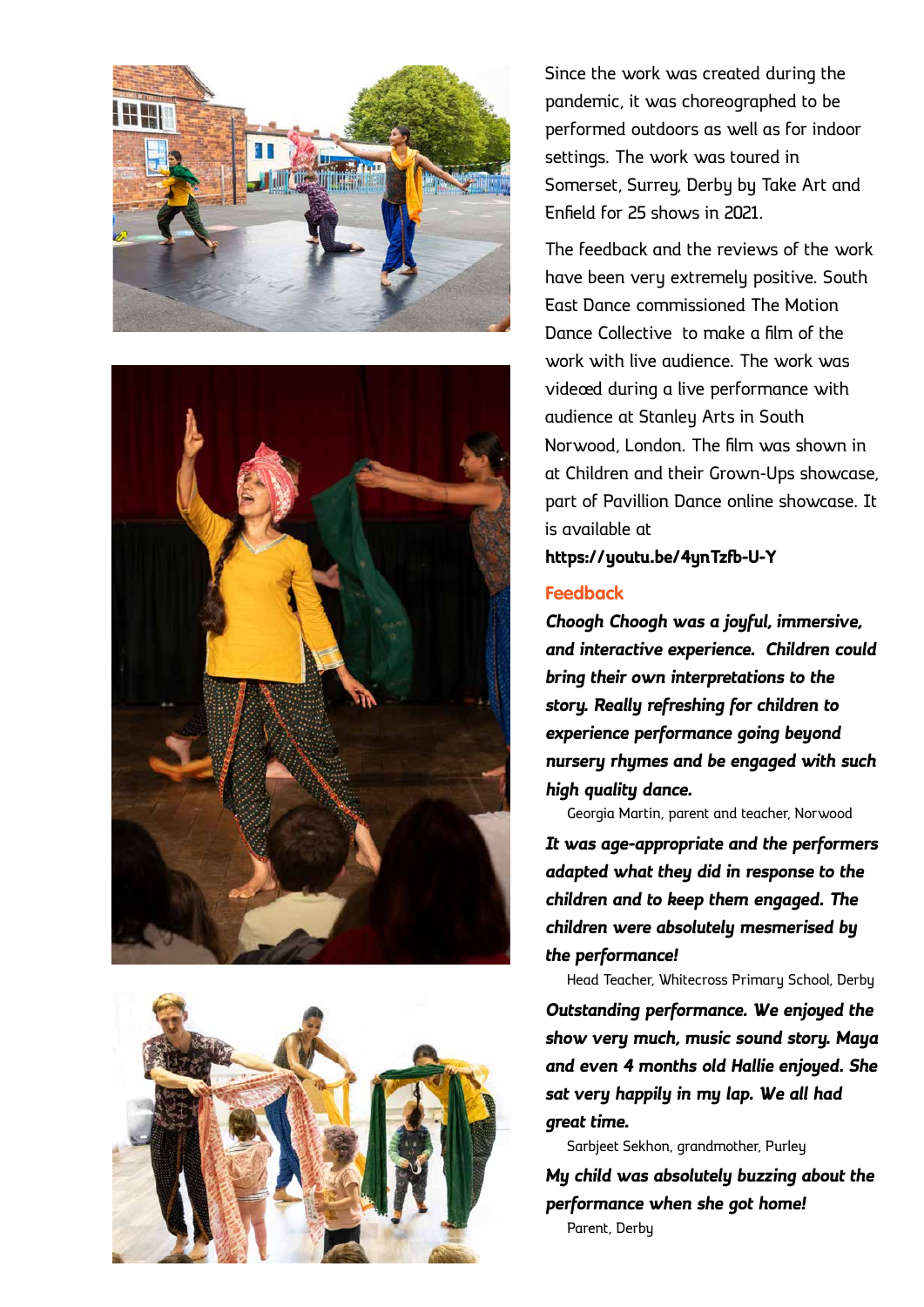## Creative Team

#### **Concept and Choreography**

Anusha Subramanyam and Vipul Sangoi

#### **Performers**

Anusha Subramanyam, Mira Salat, Shyam Dattani, Nandita Shankar Das

#### **Soundtrack**

Vipul Sangoi, Dom Biddle, Prathap Ramachandra

#### **Photography and Design** Vipul Sangoi

#### **Film**

The Motion Dance Collective

#### **Supported by**

Arts Council of England, South East Dance, Take, Art, Stanley Arts, CYTO





# Useful Information

#### **Time-scale**

Touring Spring 2022 - Spring 2023 and beyond.

#### **Running Time**

25 minutes (no interval)+interaction

#### **For**

Small-scale venues (arts centres, rural touring schemes, studio theatres, schools (nursery and primary), libraries, galleries, etc).

#### **Performances**

#### **Option 1**

Up to 2 performances a day with 15-20 minute post performance interaction

#### **Option 2 (details on page 5)**

Up to 2 performances plus workshop (for up to 1hr) for family groups or teachers.

#### **Option 3 (details on page 5)**

A performances plus half or full day workshop (for up to 1hr) for family groups or teachers.

#### **Minimum space requirements**

5mts. width x 6mts. deep. The audience sits in a 'U shape in front of the stage. 1mts+5mts +1mts

#### **On the road team**

4 (3 x performers, 1 SM/Technician)

#### **Technical requirements**

For outdoor performances we would need a dance floor.

The show will work with or without lighting, so if you have it, great, but if not, it's not a problem.

If you have a PA system we will make use of this. We carry our own battery powered stereo box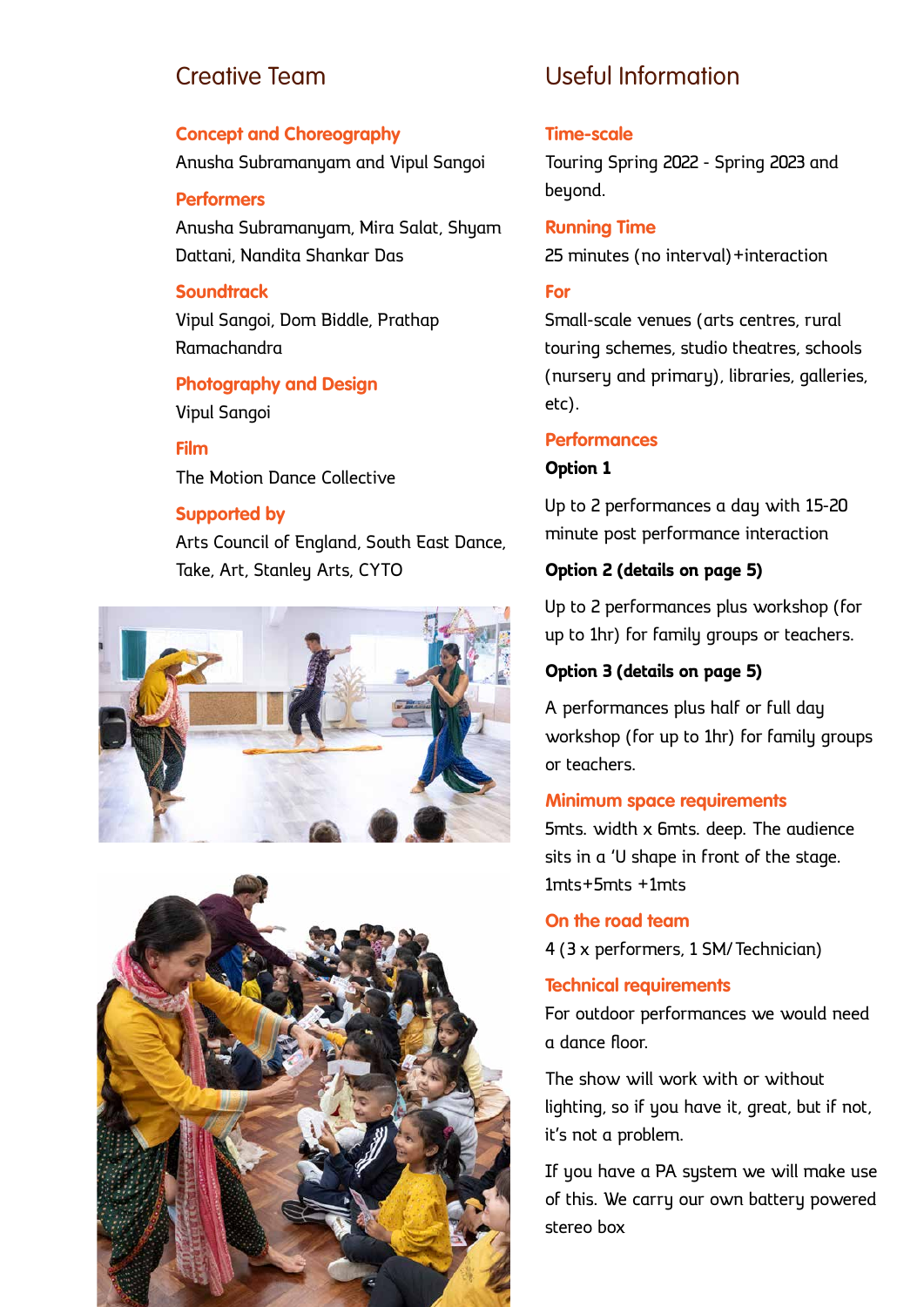### **Workshops**

This is an opportunity for children, guardians, teachers and others to learn the dance and movement of various narrative excerpts, songs and Indian folk dance that are part of the **choogh choogh** production. The participants will also have a chance to create their own little narrative section connected to train travel and India as they imagine their own travels for making their movement and gestural dance. They will also learn and create a short folkbollywood dance section. By the end of the workshop the participant will have learnt some of the material from the show and created their own variations.

#### **Workshop 1 - up to 1 hr**

Fun workshop for kids and adults, the participants will learn some of the dance moves from **choogh choogh**.

If possible, the participants would be encouraged to share few movements they have created with each other at the end of the workshop.

The participants will also experience and learn wearing sari and tying turbans.

#### **Workshop 2 - half or full day**

This workshop would be suitable for teacher, early years practitioners and community dance practitioners.

The participants will be sent video of **choogh choogh,** prior to the workshop. As a visual and performance stimulus for generating ideas and creative tasks.

The workshop will work through the structure of **choogh choogh** to enable the participants to explore ways to develop ideas from the work. Participants will learn components of the dance styles from the work and use those for creating their own choreography. The workshop would also introduce and explore India through dance, movement, visuals and music.

Through this workshop the participants will get an understanding for different dance genres, working with objects and making their own songs, to give them options and introducing them to different kinds of dance and dance making.

The participants will also experience and learn wearing sari and tying turbans.